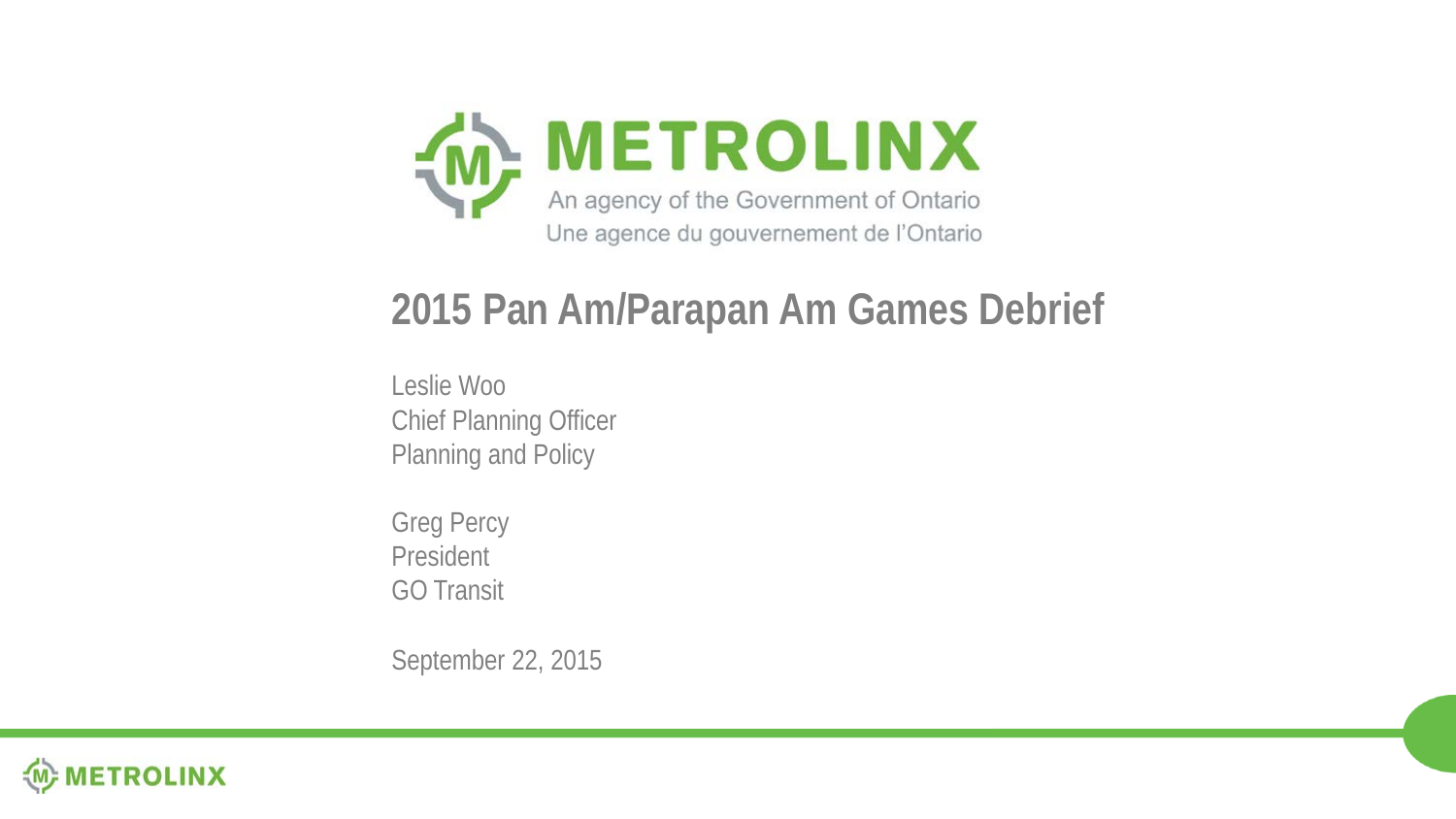## **TORONTO 2015 Pan Am/Parapan Am Games**

- 2015 Pan Am/Parapan Am Games were the largest international multi-sport event in Canada's history
- > 30 competition venues across 16 municipalities in the GTHA and beyond
- > 400 competition events, plus non-ticketed events, 'live sites' and local celebrations
- $\bullet$  > 1m tickets sold; estimated 250k visitors
- **> 30 partners, including Metrolinx, were brought together to plan and deliver Games-time transportation**
- This report is an update on Metrolinx's transportation planning and delivery roles for the Games



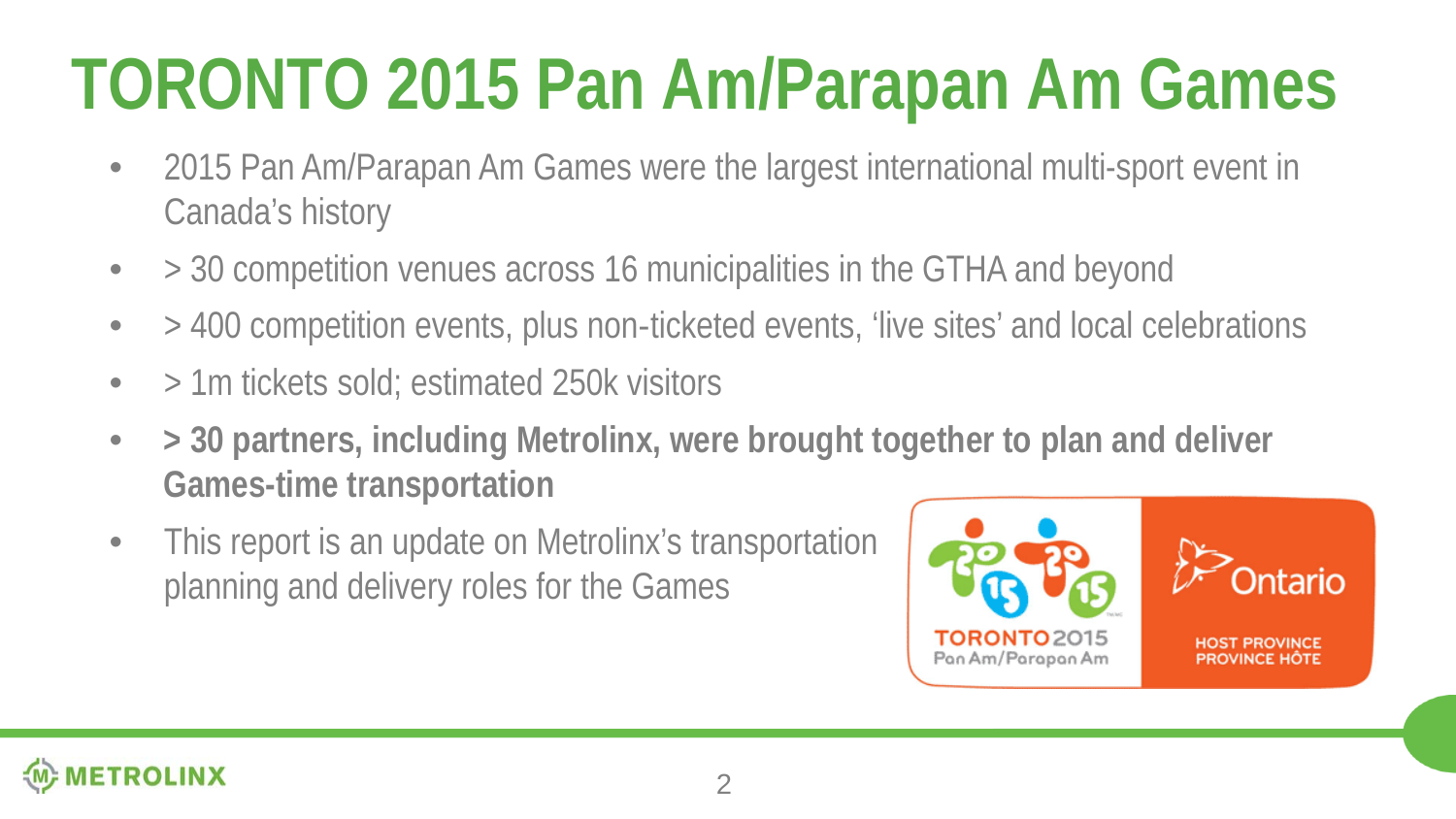# **Working Together**

- **Unified Transportation Coordination Centre (UTCC)** included operational representatives from MTO, TO2015, ISU (Integrated Security Unit), GO Transit, TTC, municipalities and transit agencies
- **Transit Ticket Integration**  inclusion of transit fare in event ticket across 12 agencies provided substantial customer benefits and goodwill, and helped with front-line logistics
- Metrolinx and the TTC worked closely to train and deploy **ambassadors** at stations throughout the GTHA for the Games period; 200 Metrolinx volunteers supported the customer experience for spectators and commuters
- Metrolinx ambassador coordinators were embedded in the **GO Transit Control Centre (GTCC)**, ensuring rapid incident response and communication
- Metrolinx coordinated regional paratransit participation in **Call One**, providing one-stop booking for accessible transit throughout the GTHA

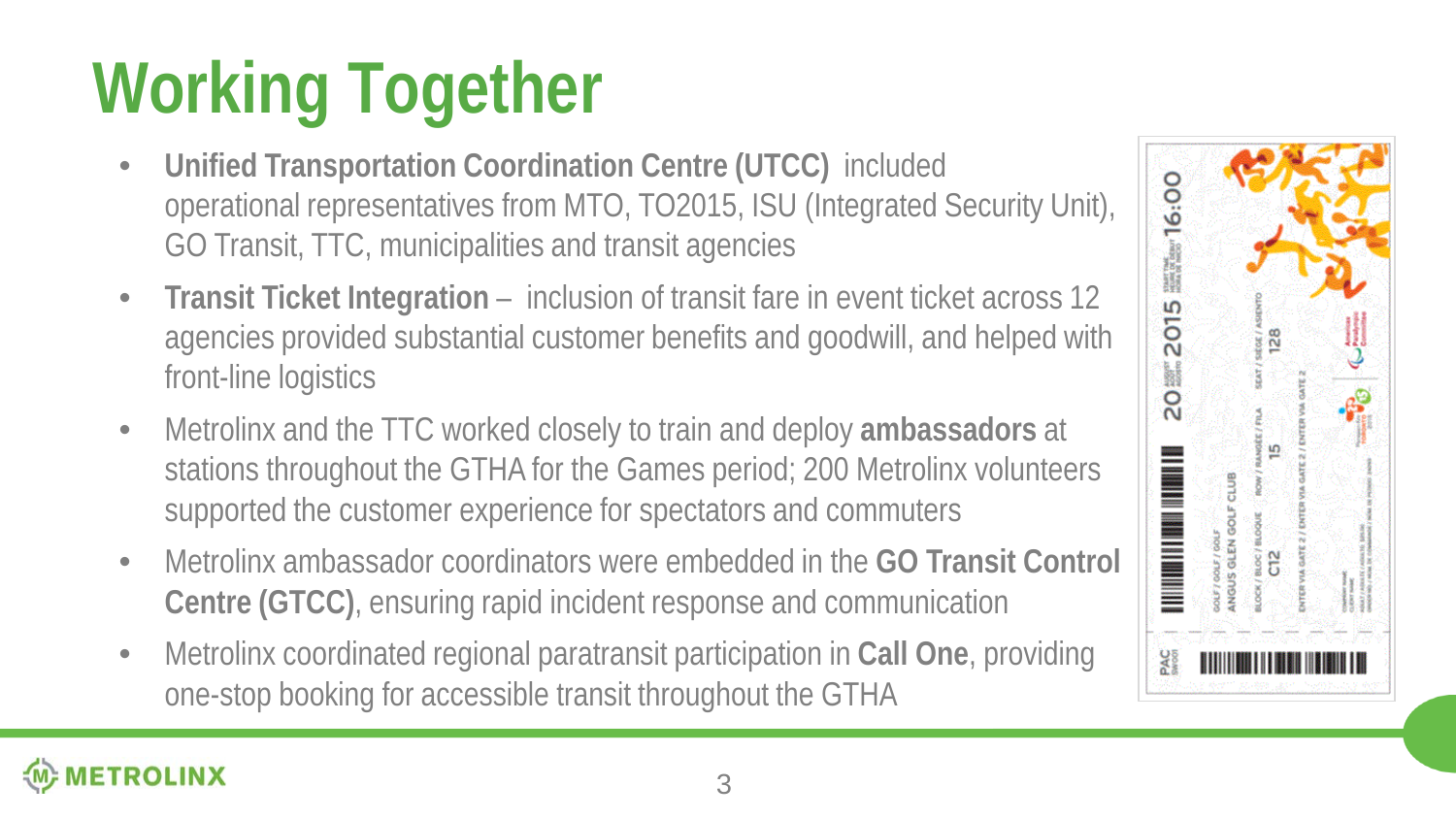#### 4

### **GO Transit**

- Extensive planning for spectator transportation to venues across GO Transit's network, coordinating with local agencies for last mile services
- Lakeshore line and GO bus services were key features of the Games Transit Network
- **Extra trips** run in support of the Games:
	- 375 extra GO Rail trips (Lakeshore)
	- 500 extra GO Bus trips (network-wide)
	- Stand-by trains and buses were deployed to accommodate larger than expected crowds (e.g., at Exhibition Station)
- **GO Bus customers and operations benefited from temporary HOV network**  – with some buses arriving 10-20 minutes ahead of schedule

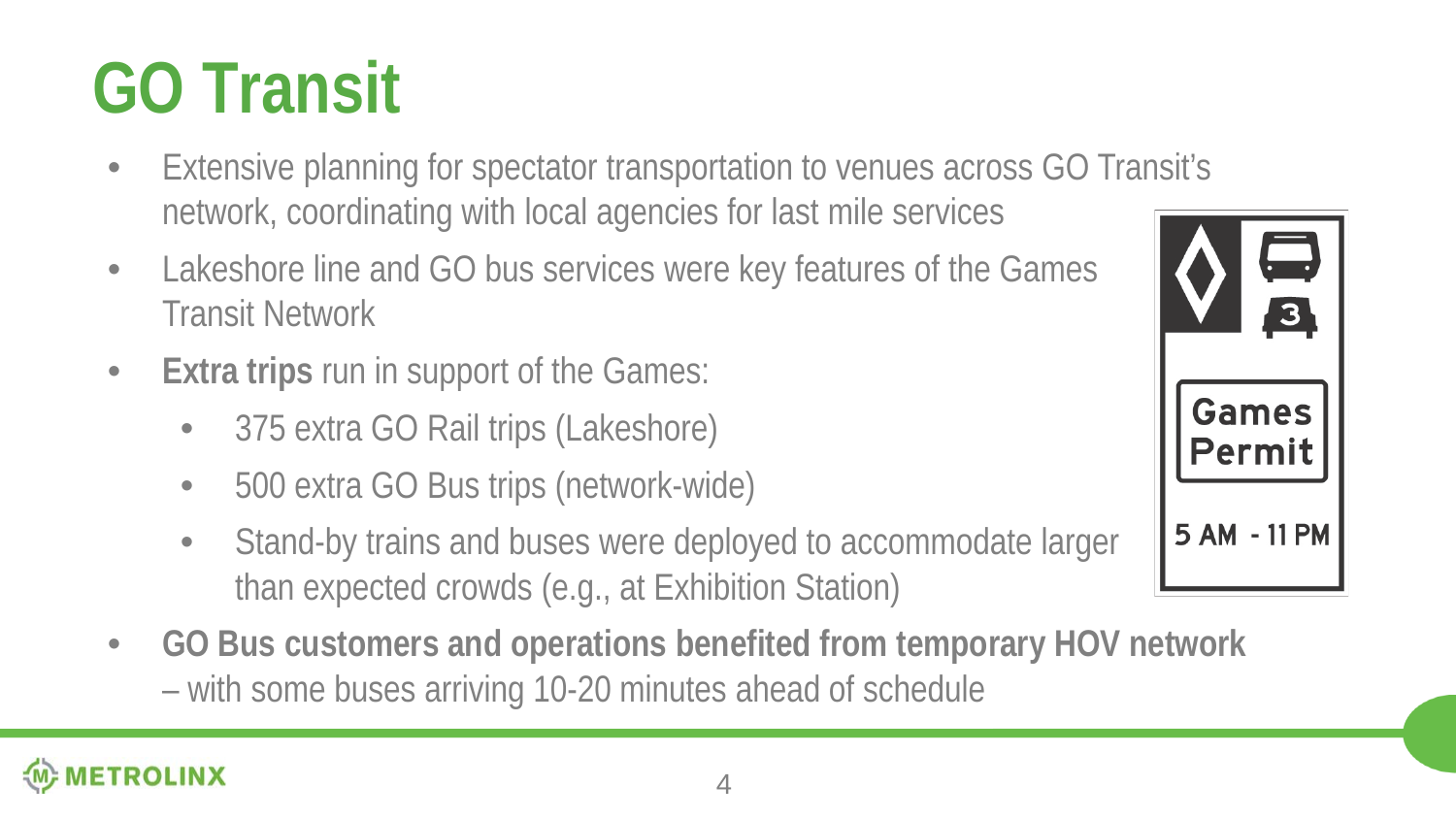### **GO Transit**

- Early analysis shows significant increase in ridership on Lakeshore corridor ridership on the corridor was up >25% over last year, with ~370,000 trips attributed to the Pan Am Games
- >40,000 trips across the remaining GO corridors (Milton, Kitchener, Barrie, Stouffville, Richmond Hill, Highway 407) were attributed to the Games, primarily via GO Bus services



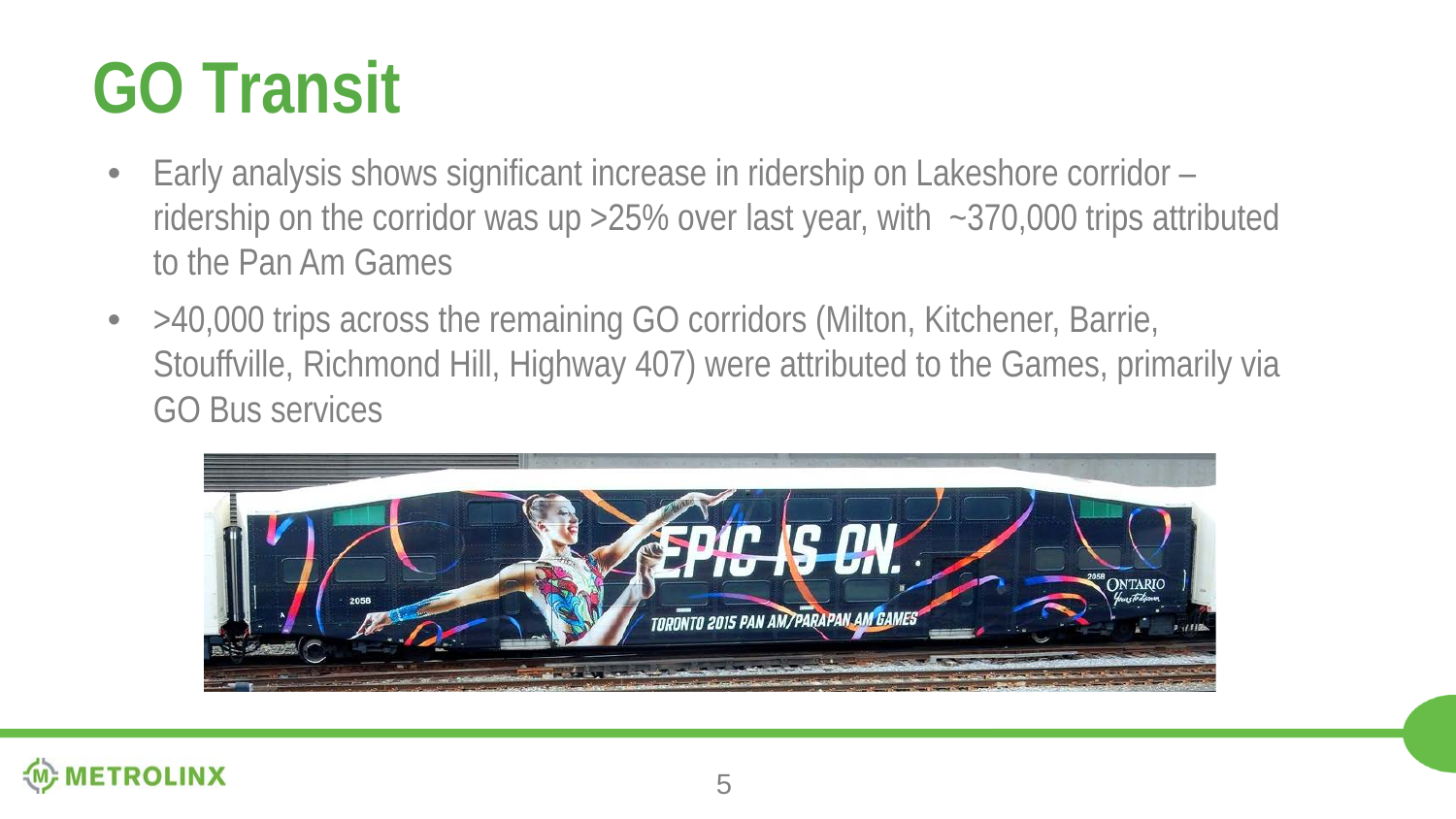# **UP Express**

- **UP Express** was successfully launched on June 6, in time to serve Games visitors and showcase the region's transportation options
- On July 10, UP Express proudly carried the Pan/Parapan Am torch from Toronto Pearson Airport to Union Station
- UP Express participated in the Games by providing transportation for Games clients (media and technical officials) between Toronto Pearson and downtown Toronto

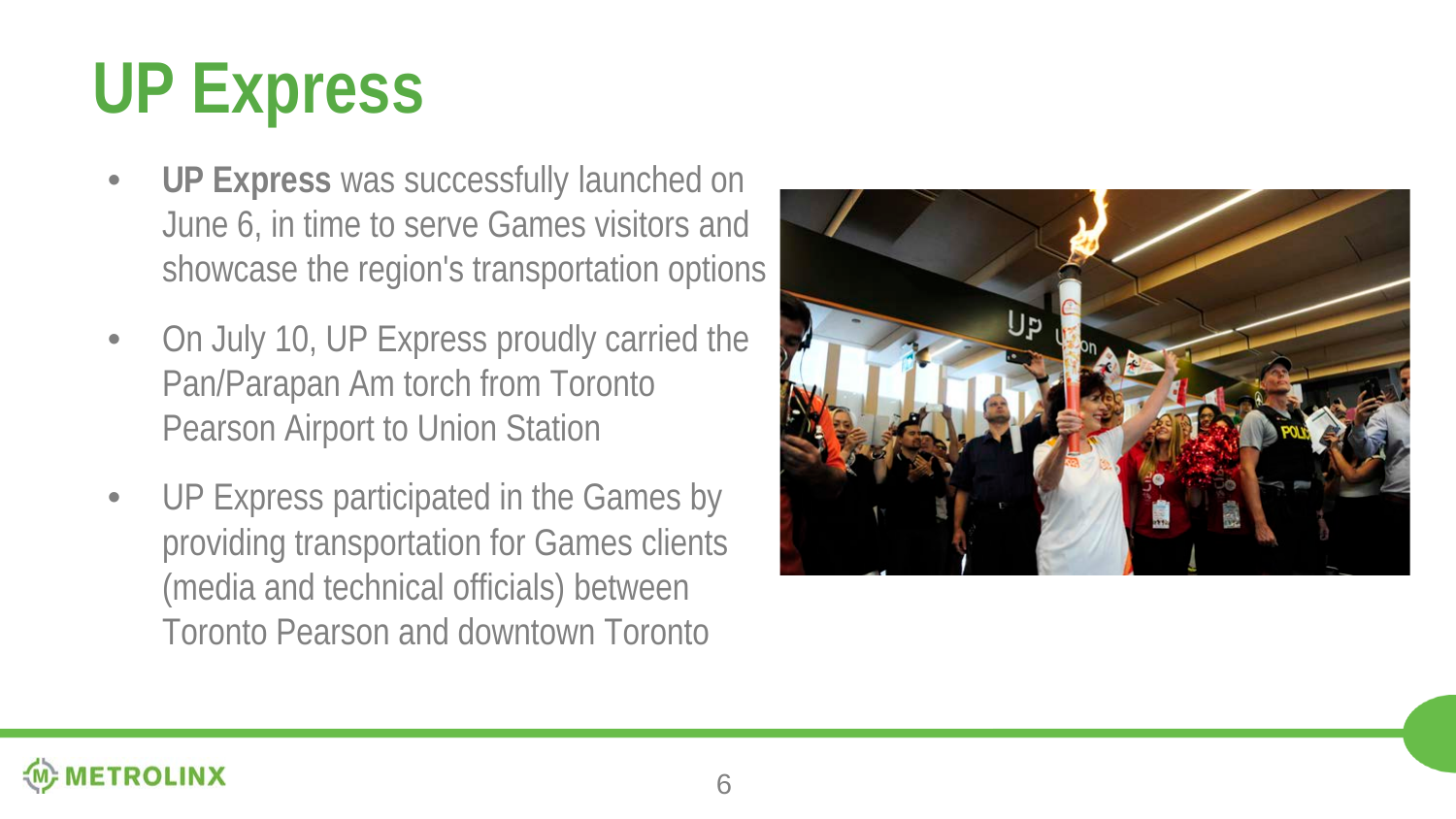## **Customer Experience**

- **Triplinx** provided comprehensive, Games-specific transit planning information and was connected to MTO and TO2015 websites
	- Significant increase in usage during the Pan Am Games
	- Prior to July 10, Triplinx saw an average of 3,700 users per day and grew to an average of over 10,000 users per day during the Games



- GO station **wayfinding and signage** maintained a consistent Games-time look and feel across the GTHA – installed prior to and removed immediately after venue closures
- Metrolinx staff went beyond expectations in delivery of exceptional customer service, which was noted by media outlets and by GO customers themselves on social media

#### AUDIO | GO Transit saves the day for two lost Pan Am fans

Grandmother flew 4,000 kilometres from Mexico to see her granddaughter, then got on the wrong bus

CBC News Posted: Jul 21, 2015 5:02 PM MT | Last Updated: Jul 22, 2015 11:26 AM MT

#### News / GTA / Transit & Commuting

#### GO proves a winner during Pan Am Games

The busy GO Lakeshore lines attracted 25 per cent more riders, including spectators and commuters, during the Games.

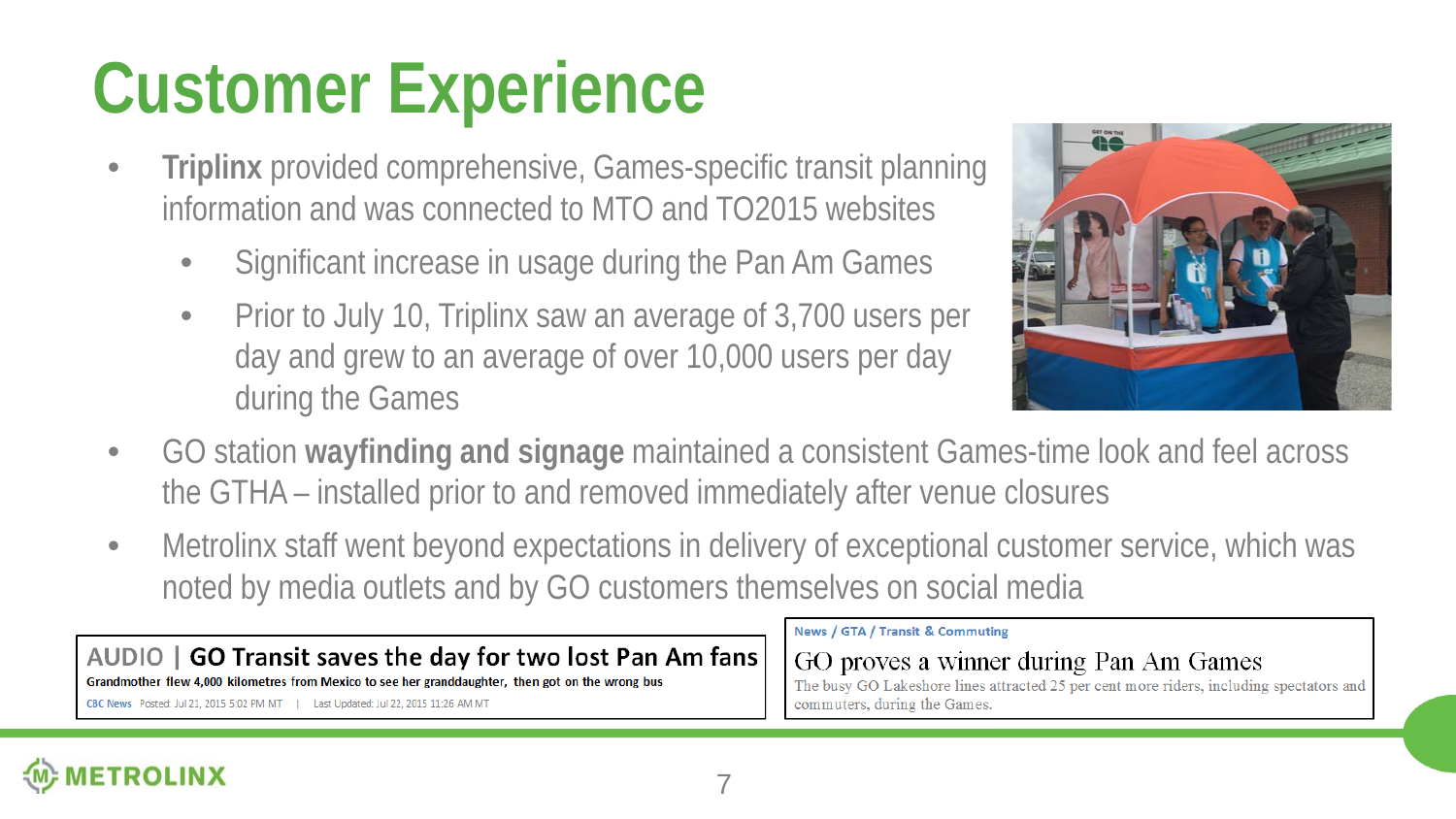## **Transportation Demand Management**

- Smart Commute partnered with MTO and TO2015 to provide Games-time **Transportation Demand Management** support for GTHA workplaces
	- Workshops, information packages and individual outreach to 335 member workplaces/>730,000 employees
		- Results included additional carpool parking and temporary telework/flexible work arrangements across the network
	- 200 workplaces applied for Games-specific services, representing >140,000 employees
	- Metrolinx encouraged and adopted Games-time travel options including increased telework/flex-time
	- Online ride-matching tool saw bump of 2,500 new registrants at start of Games stemming from interest in carpooling – bringing total registrants to 25,600

We've been training for this too.

 $\circledast$  (a) (a)  $\circledast$ 

With the TORONTO 2015 Pan Am and Parapan Am Games almost here, there's never been a better time to let Smart Commute help you or your business explore your options and support your travel planning.

To find out more visit: smartcommute.ca/gamesservice

See ontario.ca/games2015 to find out about temporary traffic changes.



**ETROLINX**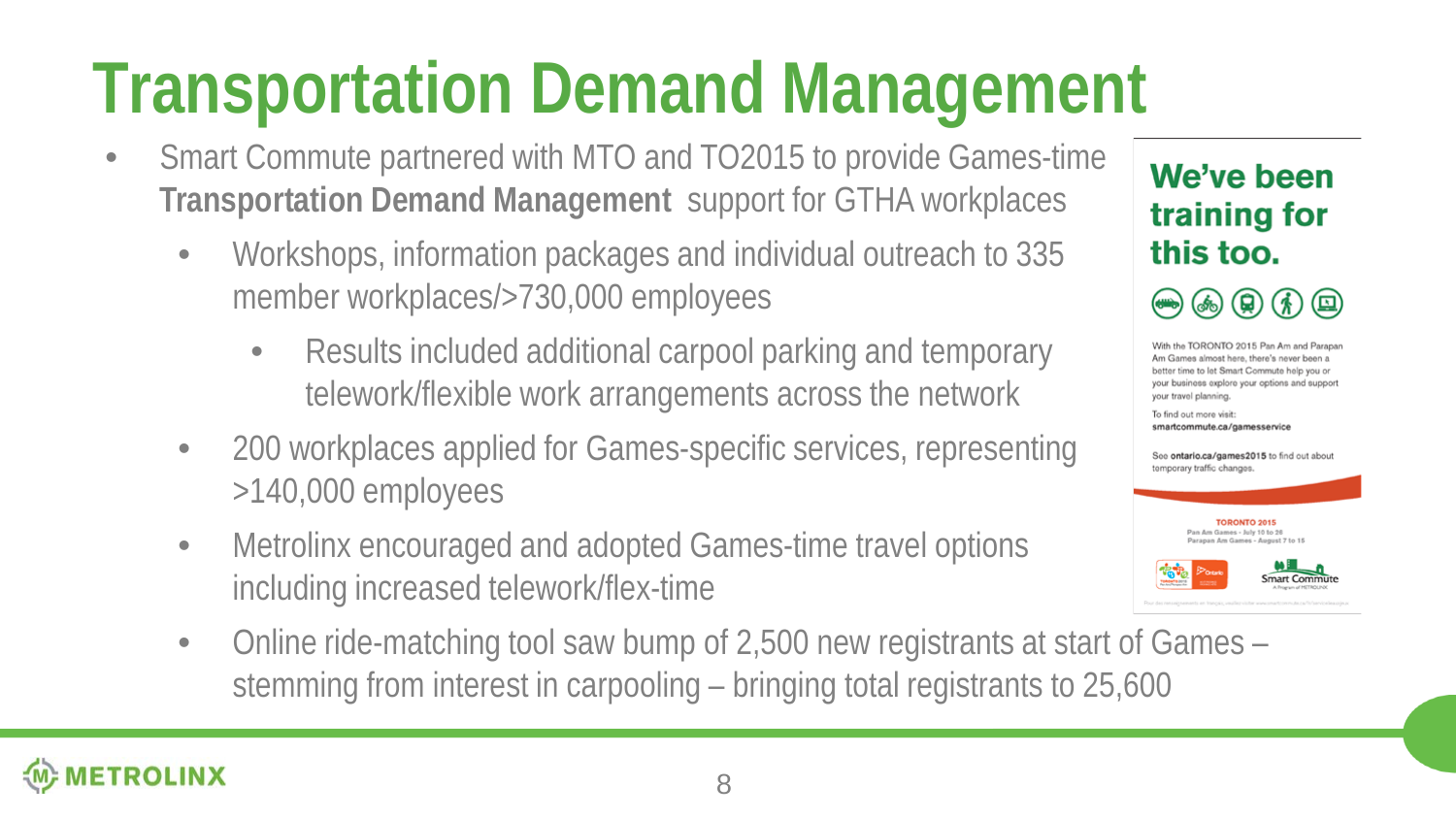# **Emerging Lessons Learned**

- Multi-sport event travel patterns are unique challenge of meeting Games demands on network required flexibility
- **Importance of efficient communication between delivery partners**
	- Coordination by GO Bus, Rail and Station Operations, the GTCC and TTC enabled athletes in wheelchairs to travel between the Athletes Village and Niagara Falls
	- Consistent communications between the UTCC, GTCC, Operations and ambassadors enabled responsive services and real-time customer communications
	- Continuous coordination between conventional transit and Call One was needed to enable cross-boundary accessible transit

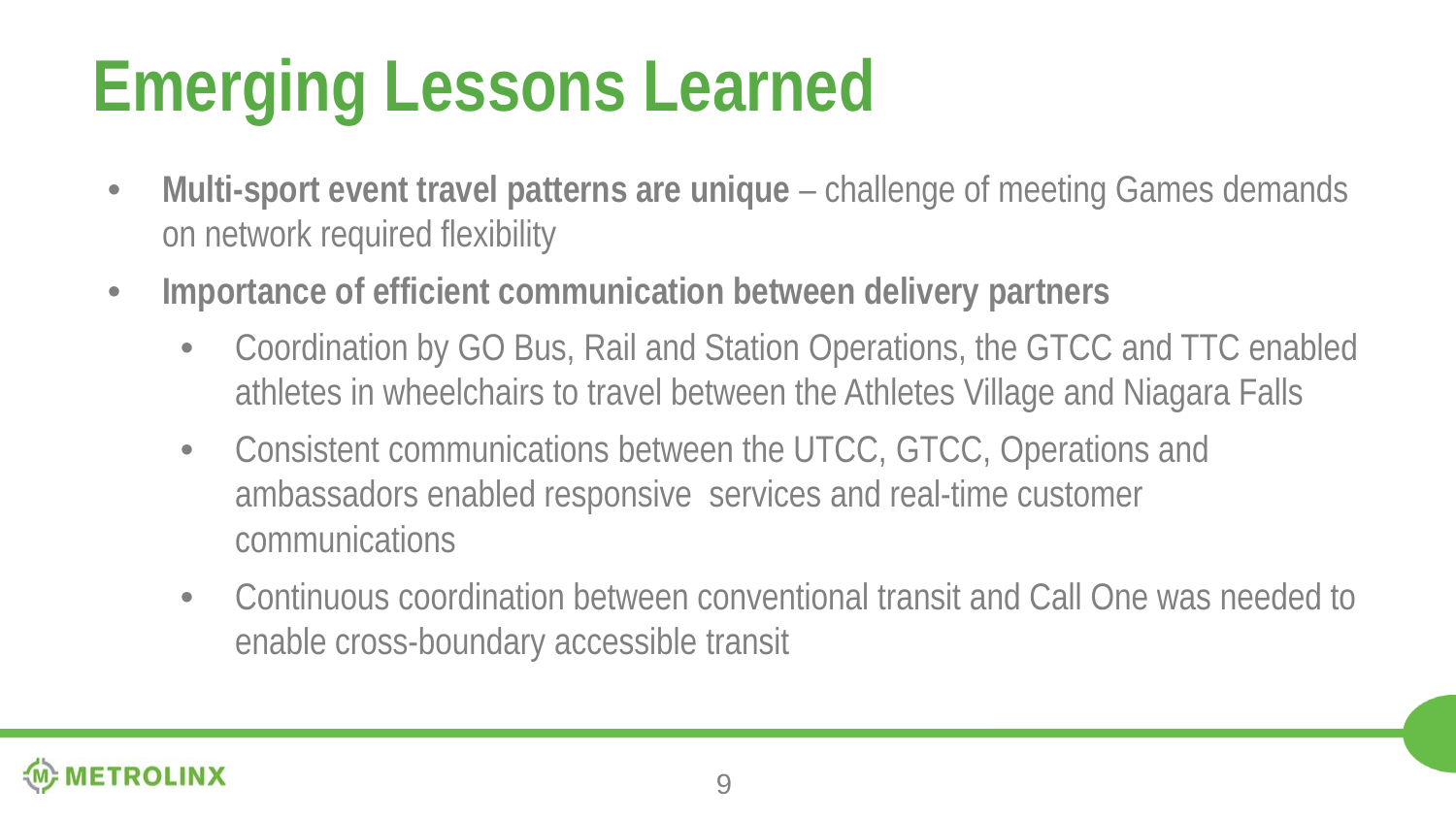# **Emerging Lessons Learned**

- **Contingency planning was vital to meet variable customer demand and accessible service commitments**
	- Pre-planning for stand-by buses and accessible vehicles enabled rapid responses to specific customer needs
- **Advanced logistical planning was key to manage customer impacts of priority stations during ongoing construction**
	- Construction, signage, wayfinding and ambassador efforts at Union, Exhibition and West Harbour GO stations enabled positive customer experiences

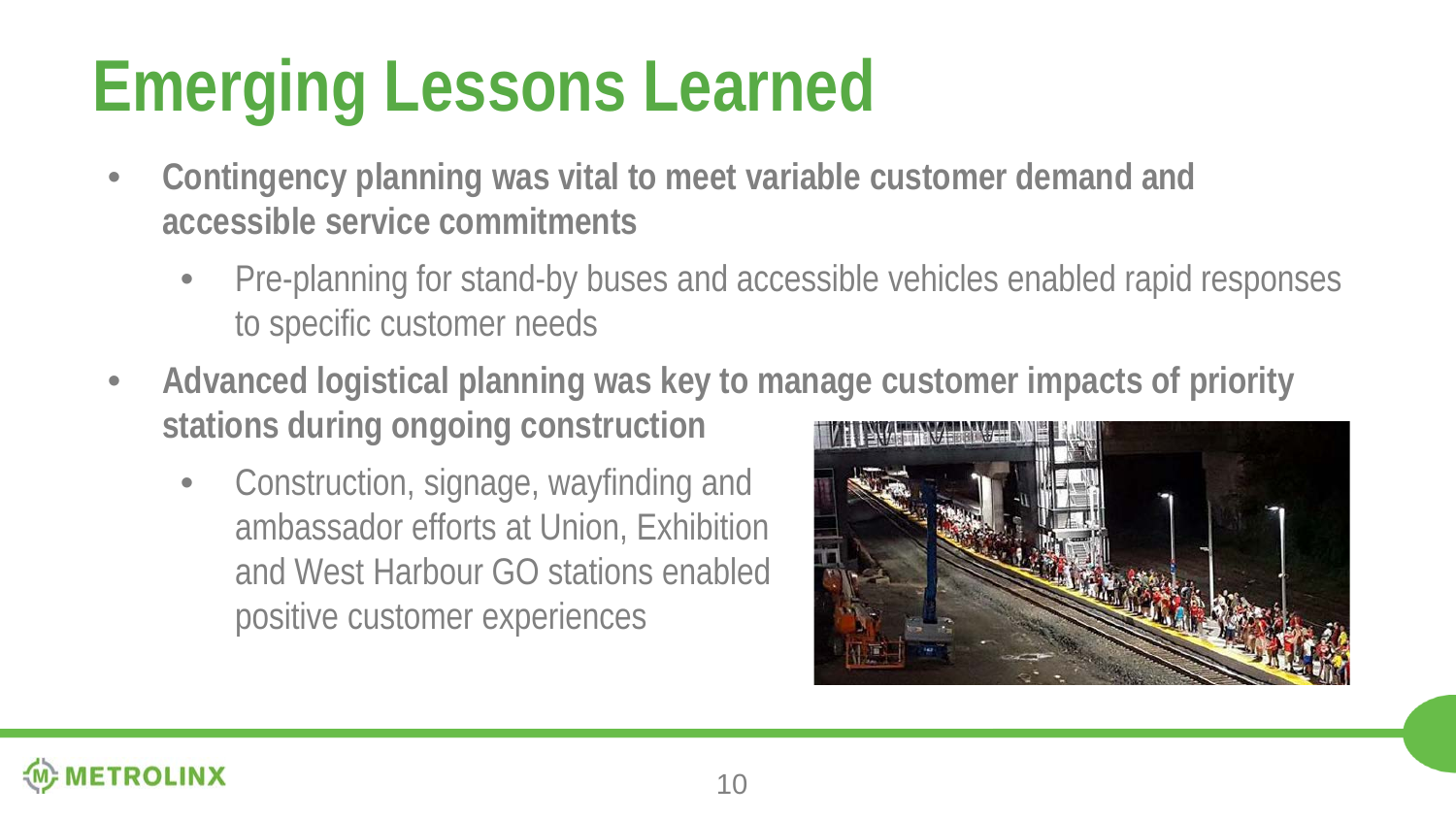# **Legacy Opportunities**

- Build on regional experience with **transportation behaviour change**, including learnings from temporary HOV network
- Continue **collaboration among agencies**
- Use **Call One** experience to develop improved cross-boundary accessible services, including connections to GO
- Further integrate **legacy projects** into the transit network Triplinx, UP Express, West Harbour GO Station
- **Leverage expanded customer service capacity** across Metrolinx demonstrated by successful ambassador program